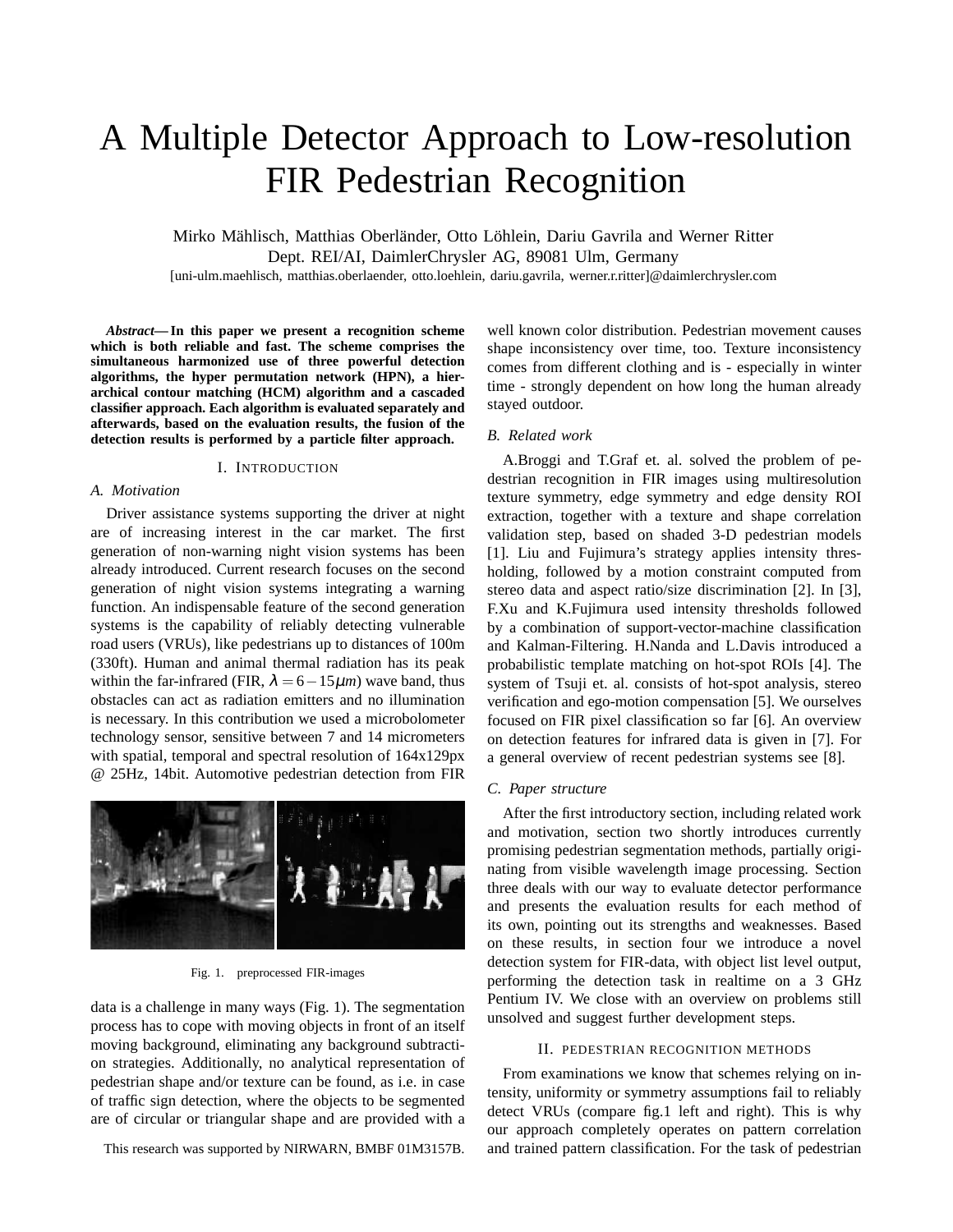recognition we use a combination of the three powerful recognition methods, *Hierarchical Countour Matching*, *Cascade Classification* and *Hyperpermutation Networks*.

## *A. Chamfer Contour Matching*

The Chamfer Contour Matching is a template correlation method, based on the object feature shape [9]. It detects pedestrians by comparing a huge database of possible pedestrian-silhouettes with subregions of the camera data's edge image. To perform this correlation, the distancetransform (DT) is applied to the edge-image first, using the popular Chamfer-distance. Afterwards, the database templates can be easily correlated with the edge image by laying them over the DT and averaging all distancevalues of the DT below each template pixel. This average - the mean distance between silhouette and edge-image - is a good measure for similarity and can be thresholded for pedestrian detection. Here we use the hierarchical templatematching method introduced in [9] to overcome the extreme computational cost for brute-force correlating each of the templates on every image position.



Fig. 2. brief overview of chamfer matching: upper left - preprocessed image, upper right - edge image, lower left - distance transform, lower right - three layer hierarchical template matching

#### *B. Cascade Classification*

The cascade detector, introduced by Viola and Jones [10] and modified by Wender and Loehlein [11], is a subwindowclassifier. To classify a subwindow, the detector uses a cascade of classifiers, successively increasing in computational cost. The cascade aims to reject as many subwindows as possible in the early computationally inexpensive stages and to classify only the remaining very low percentage with the computationally expensive ones. Subwindows passing all stages become detections (fig.3/left). Each classifier within a cascade is a scalar linear combination of a number of so called weak classifiers, build upon simple rectangular features, quickly computed from integral images. The decision about

class membership in each stage is made by thresholding the linear combination value. The number of features increases from stage to stage, thus implying better discrimination at simultaneously raising computational cost. The count, type and positions of the features, the linear combination weights and the final decision thresholds within each stage are learned from pre-classified random sample images with the adaboost algorithm.

# *C. The Hyperpermutation Network*

The Hyperpermutation Network (HPN) [12] generates a discrete confidence level for each pixel, indicating weather it probably belongs to class "background" or to class "object". Thresholding these levels leads to pixel classification. Low probability outputs discriminate background areas, high ones object areas and values in the middle can be interpreted as network indifference. To transform the original input image into the per pixel likelyhood image (Fig. 3/right), several HPN stages are successively computed on the image, meaning each stage processes the output image of the previous one. To compute the output value of each pixel within a stage, the HPN uses information of its local environment by scanning a random pattern of pixel values around it. This pattern was chosen randomly for each stage during training with growing spatial extent from stage to stage. This architecture implies feature extraction over small local image areas in the lower stages and inference on class membership, considering these features in larger image regions in the upper stages. The binary transformation function from the pattern pixel values to the target pixel value is done by lookup-tables, whose optimization is the network training task, described in detail in [13].



Fig. 3. left: subwindows passing the cascade classifier, right: HPN likelyhood image

#### III. EVALUATION OF RECOGNITION METHODS

#### *A. Evaluation parameters*

Corresponding to the shape templates' bounding boxes in chamfer template matching, correlating a template with an image position can be interpreted as classifying a subwindow, too. Therefore all presented methods can be evaluated with the basics of classifier evaluation. The membership of pattern *P*, representing rectangular subwindows for chamfer matching and cascade classification and pixels for HPN likelyhood estimation, to class "object" (*K*) or class "background"  $(K)$  is determined by human pre-classification. The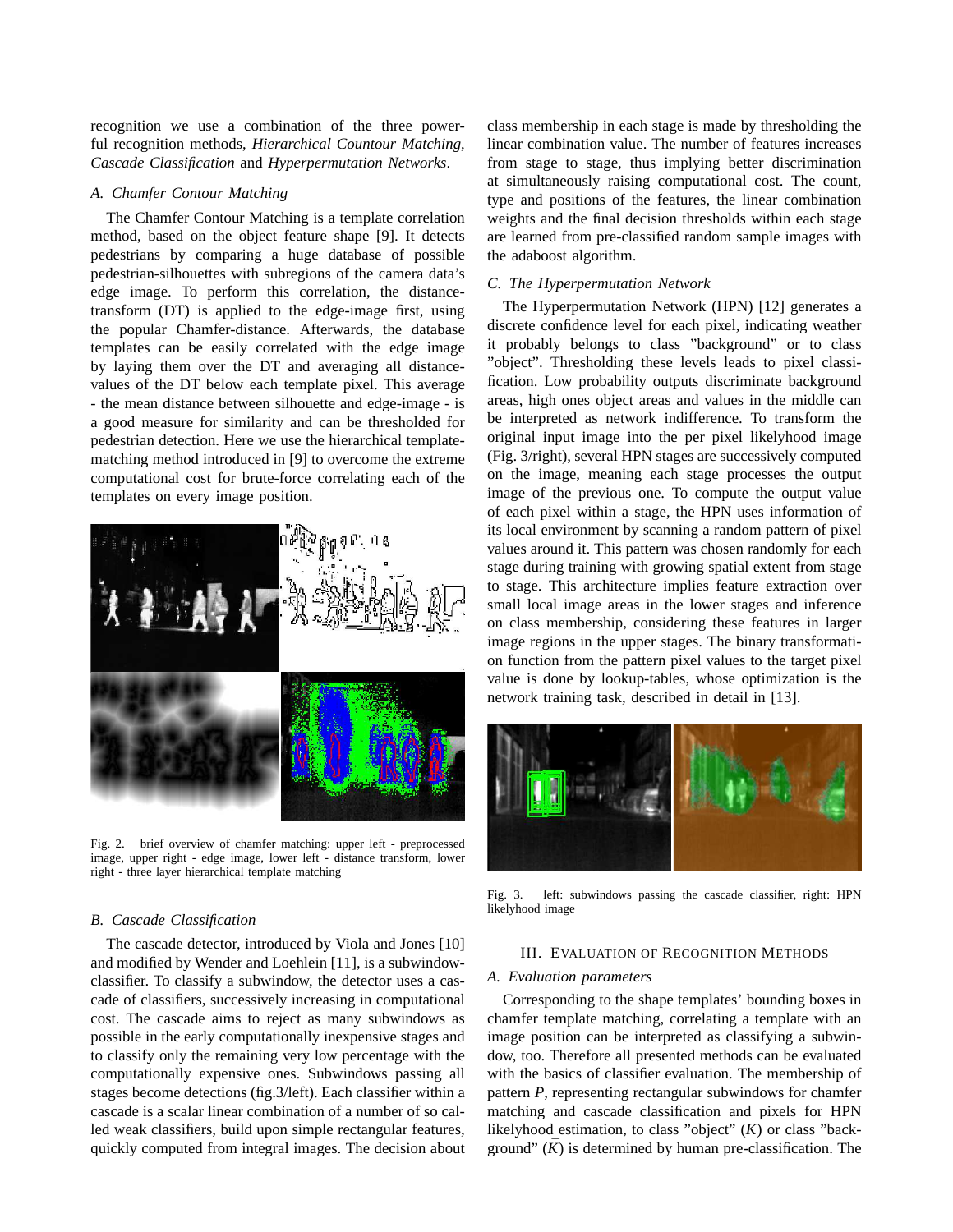classification algorithm "Cl" to evaluate, presents a class estimation  $Cl(P)$ , too. We distinguish four cases (see table I). Value "a" counts the number of true positives, hence pi-

TABLE I CONFUSION MATRIX

|                | $P \in K$ | $P \in K$ |
|----------------|-----------|-----------|
| $Cl(P) = K$    |           |           |
| Cl(P)<br>$= K$ |           |           |

xels or subwindows belonging to a pedestrian and classified as pedestrian. Value "b" counts false positives, and value "c" false negatives, respectively. At least for subwindow classification, we can not use value "d", the true negative count, because the number of subwindows containing no pedestrian is almost infinite. Separating case "a" and "b" in subwindow classification additionally requires a "match operator", since we cannot expect pixel-accurate detections from the detectors. Tolerating some spatial imprecision up to a certain level was accomplished by defining a distance measure on two subwindows  $(B_1, B_2)$  upon the ratio of the area within the conjunction of the two boxes and the area of their disjunction:

$$
cov(B_1, B_2) = \frac{A(B_1 \cap B_2)}{A(B_1 \cup B_2)} \in [0, 1]
$$
 (1)

This coverage measure can be transformed to a distance measure via  $d(B_1, B_2) = cov(B_1, B_2)^{-1} - 1 \in [0, ∞]$ . Thresholding this distance (or the coverage) leads to a binary scale invariant decision between case "a" and "b". Upon the confusion matrix entries, created by comparing human pre-classification and detector output, one can define the evaluation performance parameters. The sensitivity s (or detection rate) is an estimation of the probability, a real world object gets detected by the algorithm and is optimal at value one:  $s = a(a+b)^{-1} \in [0,1]$ . The precision p estimates the probability that a detection resulted from a real world object and not from clutter and is optimal at value one, too:  $p = a(a+c)^{-1} \in [0,1]$ . Another often used parameter in subwindow classification is the false alarm rate f per image, normalizing the false alarm count "b" on the image count "N", that is equivalent to the number of false alarms per time (transformation via measurement frequency):  $f =$  $b/N \in [0, \infty]$ . In pixel classification the true negative number "d" is known from the image resolution, thus the false positive rate can be defined as  $f = b(b+d)^{-1} \in [0,1]$ . Assuming the number of real world objects  $a + c$  and the number of detections  $a + b$  grow proportional with time, the parameters p and f carry the same information - the quantity of false alarms.

Honest detector evaluation depends on the simultaneous presentation of both, detection probability and false alarm quantity, expressed by a vector function  $(s, p)^T = f(\vec{x})$  on the varying algorithm parameter vector  $\vec{x}$ .

#### *B. Evaluation results*

We took our data set from urban as well as country scenes in the autumn and winter time at night and day. The data set was divided into learn and test set as usual. For evaluation set pedestrian and image quantities see table II. Additionally

TABLE II EVALUATION SET QUANTITIES

|           | images | pedestrians |
|-----------|--------|-------------|
| learn set | 3853   | 4688        |
| test set  | 1589   | 1703        |
| total     |        | 6391        |

to varying the algorithm parameters while generating the performance measures, we varied the imprecision tolerance for subwindow classification, giving us an idea of the localization performance. Besides generating an overall measure, we discretized the pedestrian heights and calculated separate measures for each height interval, providing us information of how well the algorithm will detect objects in different distances w.r.t. the mounted optics. From figures 4/5 we learn that cascade detection is more robust against object downscaling than chamfer matching. The fact that feature shape looses discrimination the smaller the objects become, due to raster data representation, explains this behavior. Additionally the architecture of the weak learners in cascade detection allows simultaneous processing of both, shape and texture features leading to more precise discrimination of small objects. As a consequence of these results, we apply chamfer template matching only within short distances, by removing the smaller shape templates. On the other hand, in the height intervals where chamfer matching is not penalized by image raster effects, it does much better localization than cascade classification. This is observable from nearly constant good performances at low imprecision tolerance, where cascade detection performance breaks down, e.g. because subwindows are normalized to a fixed size in cascade classification, disobeying the true pedestrian aspect ratio. To transform the performance statements of figures 4/5 into detection ranges we use the camera projection equations. Figure 7 shows the obstacle distances in world coordinates for each discrete object height step in image coordinates we used to evaluate the detectors. If tolerating low localization precision, we are able to detect pedestrians up to 75 meters. HPN pixel classification output was compared to naive intensity thresholding, by varying the HPN probability threshold and the intensity threshold. Sensitivity over precision (Fig. 6/top) shows that HPN pixel classification is far away from optimal discrimination, but in fact much better than intensity thresholding. However, in contrast to the other approaches the image content independent computational cost and the general execution speed, resulting from its arithmetic free architecture, are advantages of HPN classification. Although the high probability pixel clouds diffusely disperse around real pedestrians (fig. 3/right), corrupting any direct detection method, like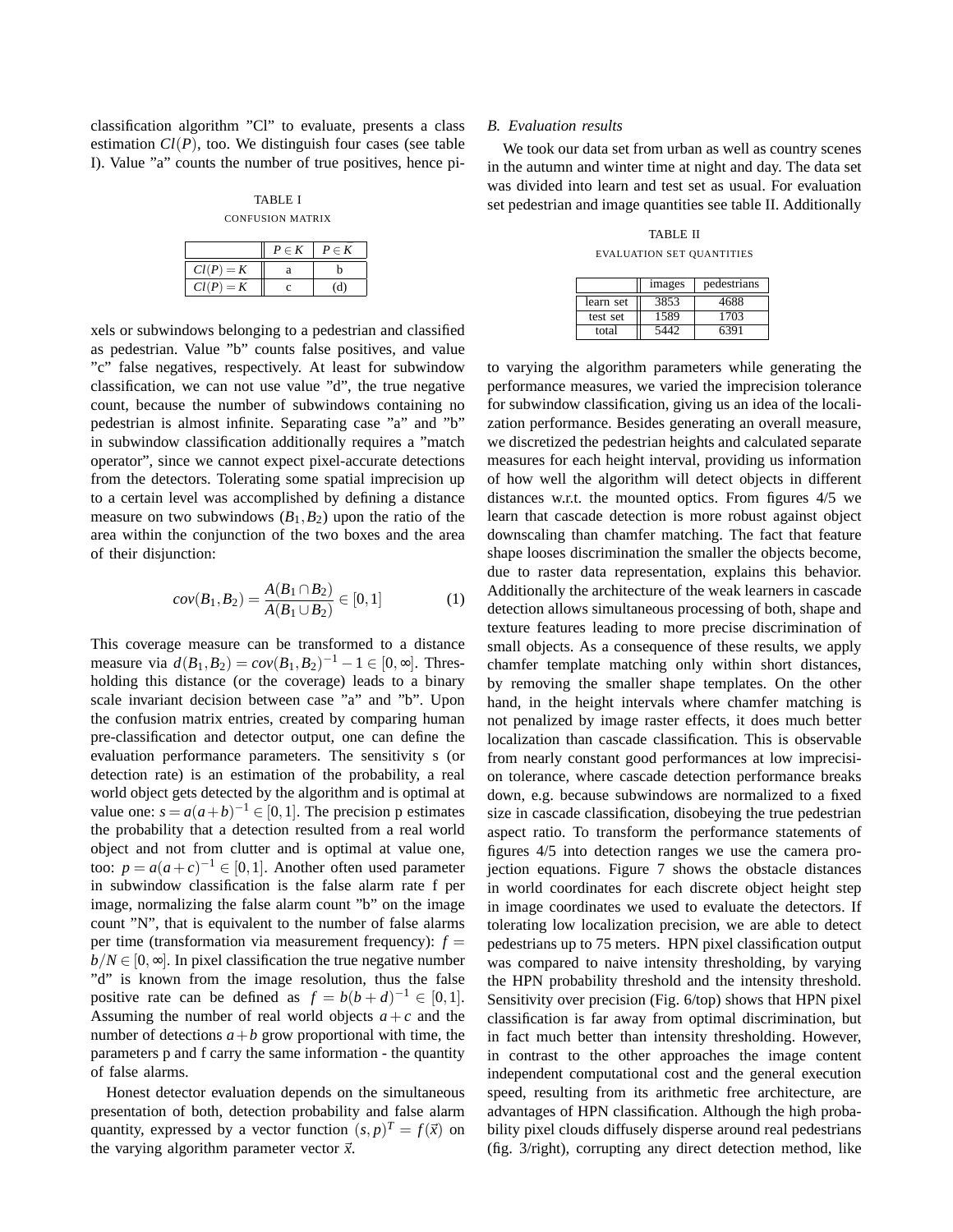

Fig. 4. left column: ROC detection performance of hierarchical contour matching with top-down increasing hit accuracy demand, broken down into different object heights

i.e. binary connected components clustering [14], we learn from the 90%-sensitivity kneepoints in fig. 6, that we can operate the HPN with an average true negative rate of approx. 96%. This observation motivates a new possibility of HPN usage within a detection system, described in the next section.

## IV. REALTIME PEDESTRIAN DETECTION

#### *A. Detector Combination*

The chamfer template matching method, as well as the cascade detector, cannot be applied in real-time, if every



Fig. 5. right column: ROC detection performance of cascade subwindow classification with top-down increasing hit accuracy demand, broken down into different object heights

possible image position has to be correlated or classified. That is why ROI-Extraction, as fast method for background skipping, comes into play. The common solution for this problem is the "flat-world-assumption" (FWA, fig. 8), meaning the camera is looking down on a planar world and, additionally, every object in the world has to be standing on that plane. Together with the standard camera transformation from world to image coordinates, this constellation implies a restricted search area in the image plane for each object, depending on its height. In practice this assumption holds only for short distances because of the unknown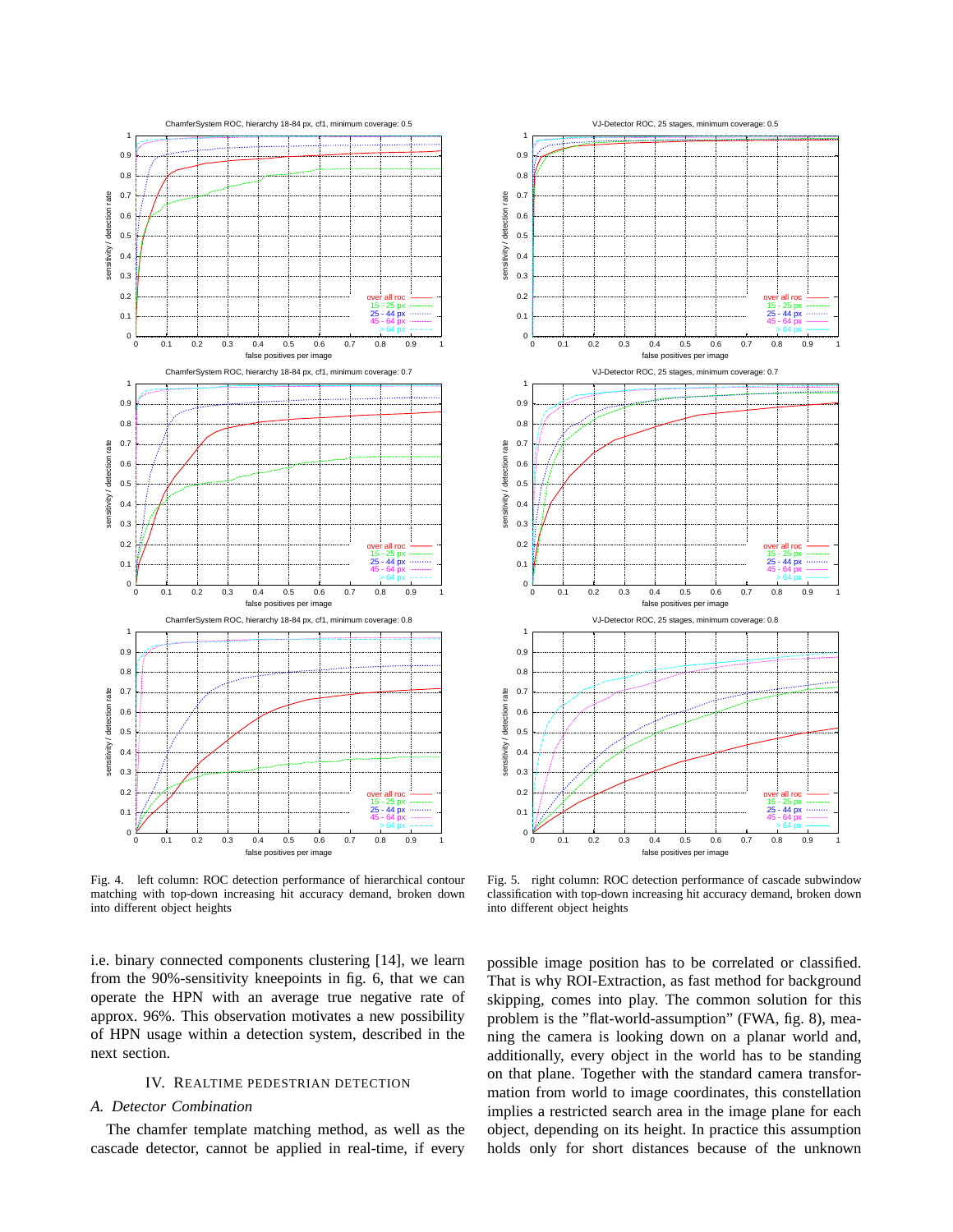

Fig. 6. HPN (red) vs. intensity threshold (blue); top: sensitivity over precision; bottom: sensitivity over false alarm rate

territory. Additionally, a real car is shaking on the road, due to unevenness and road holes. We solved this problem by combining a relaxed FWA and the HPN likelihood-image. At first, the object search tunnel, provided by the FWA is enlarged vertically, to compensate the territory uncertainty and the vehicle shaking. The increase in computational cost, linked to this relaxation, is compensated by skipping each image region that passes the relaxed FWA from being applied to chamfer matching and cascade classification, if the HPN indicates a high probability for background within its rectangular area. To compute the mean HPN activity for a rectangular image region we used the integral image method (eq. 3). The HPN integral image *IIHPN* is computed once per frame (eq. 2).

$$
II_{HPN}(x, y) = \sum_{i=0}^{x} \sum_{j=0}^{y} HPN(i, j)
$$
 (2)

$$
a_{HPN}(x_0, y_0, x_1, y_1) = (H_{HPN}(x_1, y_1) - H_{HPN}(x_0, y_1) - H_{HPN}(x_1, y_0) + H_{HPN}(x_0, y_0))/
$$

$$
((x_1 - x_0) \cdot (y_1 - y_0)) \tag{3}
$$

A threshold operation on the mean HPN activity performs the necessary binary decision. The chamfer template matching and the cascade detector are both applied to the re-



Fig. 7. detection ranges for f=30mm optics, assuming a pedestrian size of 1.70m



Fig. 8. Flat-World-Assumption

maining search areas. The bounding boxes of the matching contour-templates and the positively classified subwindows are combined into the detection box cloud.

# *B. Detection Filtering*

Often multiple Chamfer matching and cascade detection boxes spread around real pedestrians (i.e. fig. 3/left). Besides cleaning the measurements from this noise, the filtering component compensates short detector malfunctions and is capable of associating detections of different images to the same real world object, providing information for high level situation analysis. We used bayesian estimation on a state vector, consisting of position and size of the pedestrian bounding box in image coordinates. As mentioned, detector fusion is accomplished by sequential (or cooperative) fusion of a HPN-ROI stage with a box detector stage, built from a parallel fusion of chamfer template matching and cascade classification. Multiple object filtering was solved by a standard multiple filter approach. The oncoming data association problem was solved by usage of a threshold operation on the already introduced box distance measure (eq. 1). For state prediction we used the second order motion model  $\overline{a}$  $\mathbf{r}$  $\overline{a}$  $\mathbf{r}$  $\overline{a}$  $\mathbf{r}$ 

$$
\begin{pmatrix} \vec{x}_{t+1} \\ \vec{x}_t \end{pmatrix} = \begin{pmatrix} A & B \\ I & 0 \end{pmatrix} \begin{pmatrix} \vec{x}_t \\ \vec{x}_{t-1} \end{pmatrix} + \begin{pmatrix} \vec{w}_t \\ 0 \end{pmatrix} \quad (4)
$$

$$
A = \left[1 + \frac{t_{+1} - t}{t - t_{-1}}\right] \cdot I \tag{5}
$$

$$
B = -\frac{t_{+1} - t}{t - t_{-1}} \cdot I \tag{6}
$$